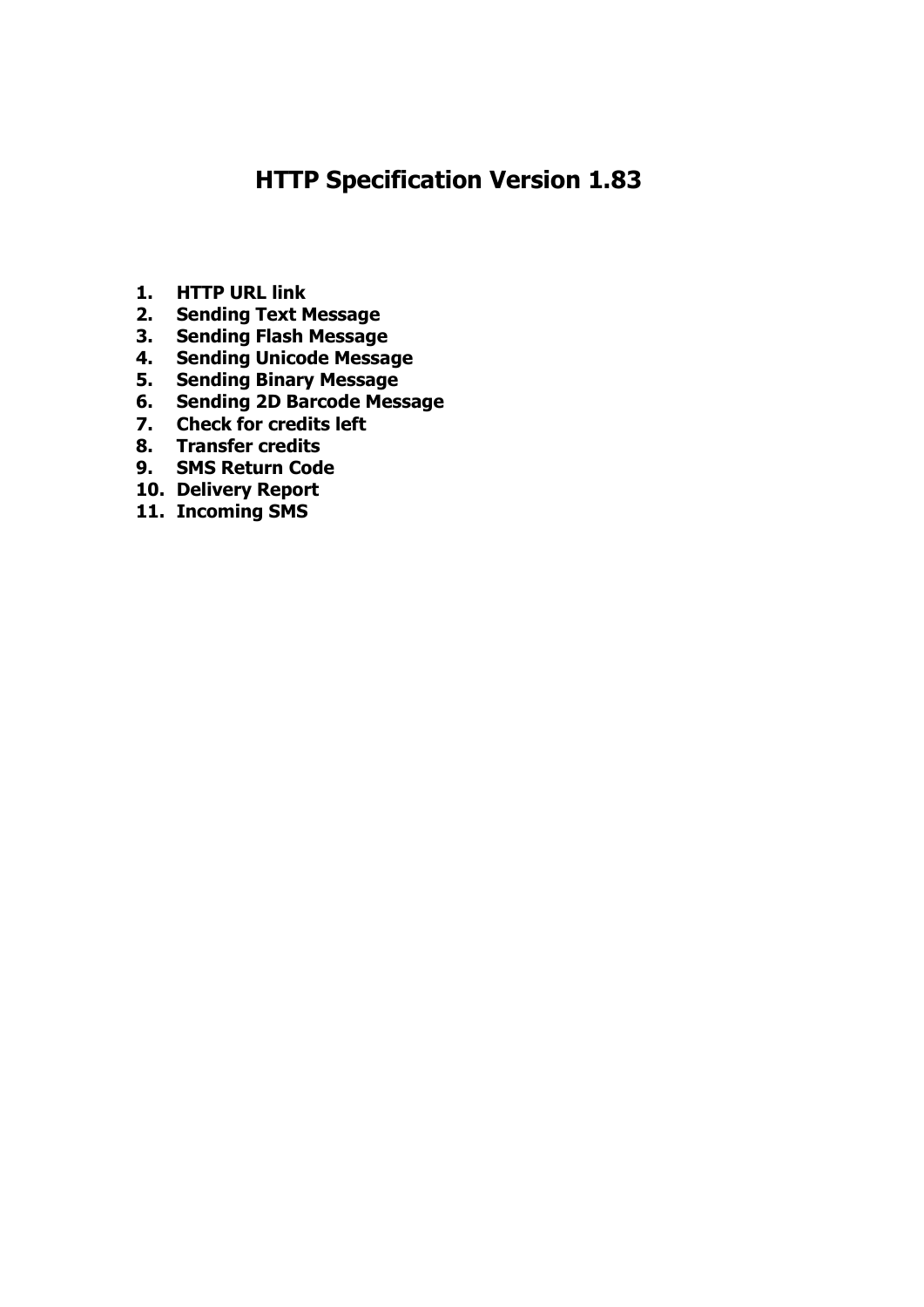## **1. HTTP URL link**

#### **http://[YourDomainName]/websmsapi/ISendSMS.aspx?username =xxxx&password=xxxxx&message=xxxxxx&mobile=9999999999& sender=xxxxxxx&type=1**

The above Url is the basic HTTP link structure where the details about each parameter is given below

| <b>Parameter</b> | <b>Description</b>                                 |
|------------------|----------------------------------------------------|
| Username         | Username provided to user to connect to our        |
|                  | service                                            |
| Password         | Password to the service                            |
| Message          | <b>Text Message</b>                                |
| Mobile           | <b>Destination Mobile Number</b>                   |
| Sender           | Sender ID of the message                           |
|                  | Only Numeric - Maximum length 13 characters        |
|                  | Alphanumeric - Maximum length 11 characters        |
| <b>Type</b>      | Type of Message                                    |
|                  | 1=Normal Text                                      |
|                  | 2=Normal Text with Flash                           |
|                  | 3=Unicode (Arabic, Chinese etc.)                   |
|                  | 4=Unicode with Flash                               |
|                  | 5=Binary message with UDH like Ringtone            |
|                  | 6=Binary message without UDH                       |
| seqno (Chars 20) | This parameter is to prevent duplicate record sent |
|                  | from your system to our server.                    |
|                  | Fill in a unique sequence ID/Number from your      |
|                  | system, or leave blank to skip this feature.       |
|                  | We only store this segno for 24 hours to prevent   |
|                  | duplicate record from your system. An error code   |
|                  | response 1718 for duplicate record received.       |

For example the completed URL is:

#### **http://[YourDomainName]/websmsapi/ISendSMS.aspx?username =john&password=john&message=Test+message&mobile=413253 42234&sender=John&type=1**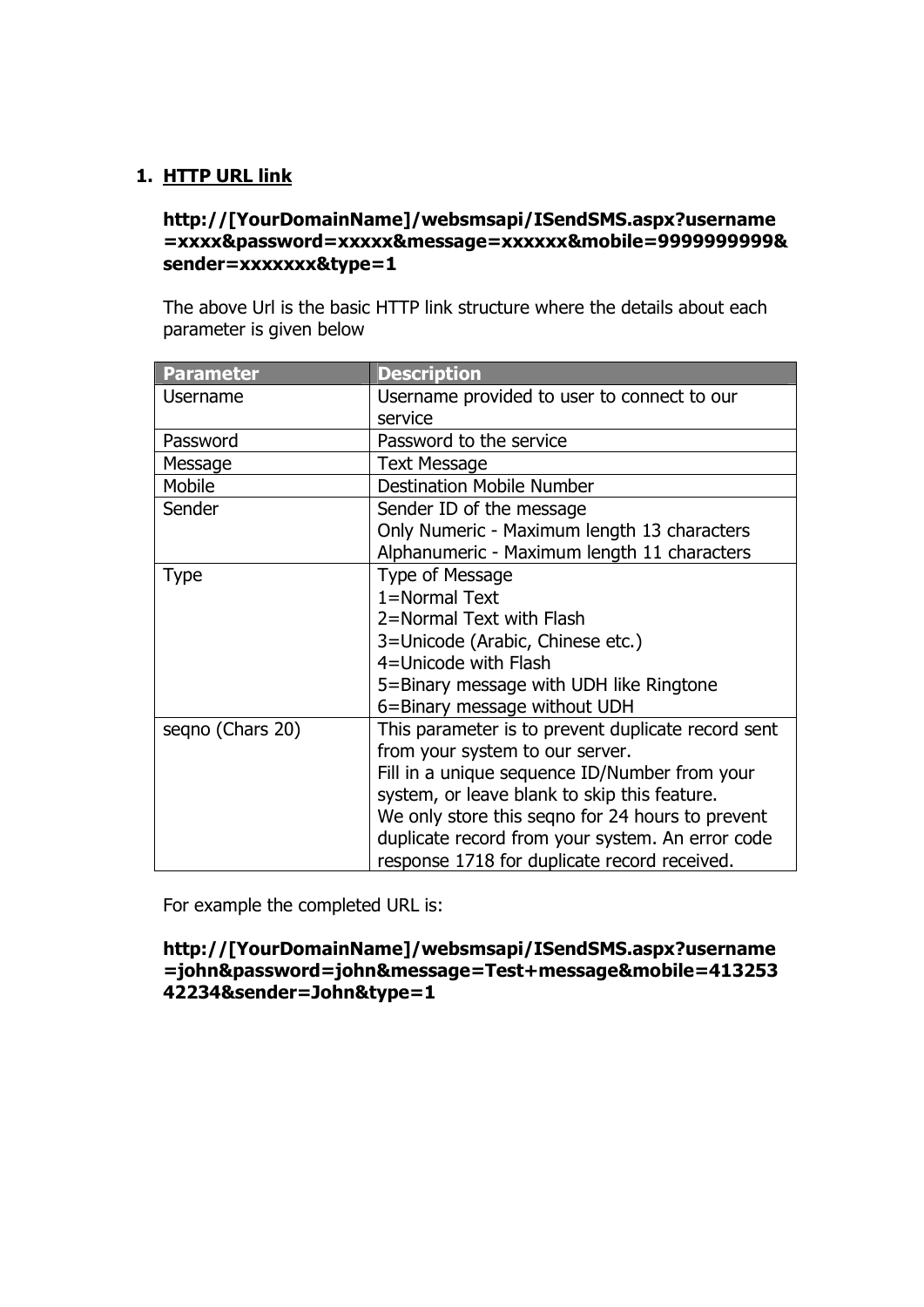## **2. Sending Text Message**

To send the normal Text message following HTTP Url needs to be used

#### **http://[YourDomainName]/websmsapi/ISendSMS.aspx?username =xxxx&password=xxxxx&message=xxxxxx&mobile=9999999999& sender=xxxxxxx&type=1**

| <b>Parameter</b> | <b>Description</b>                                       |
|------------------|----------------------------------------------------------|
| $Type = 1$       | $\vert$ Type = 1 indicates that the message is submitted |
|                  | as Normal Text Message                                   |

# **3. Sending Flash Message**

On phones like Nokia, Siemens, Ericsson, Motorola etc….. a class 0 message will appear as a flash SMS message. These messages appear on the screen immediately upon arrival, without the need to press any buttons on the phone.

To send as flash message User need to use following Url

#### **http://[YourDomainName]/websmsapi/ISendSMS.aspx?username =xxxx&password=xxxx&message=Flash Test message&mobile=525234233332&sender=Flash&type=2**

| <b>Parameter</b> | <b>Description</b>                                       |
|------------------|----------------------------------------------------------|
| $\vert$ Type = 2 | $\vert$ Type = 2 indicates that the message submitted as |
|                  | Flash Message / Direct Display Message                   |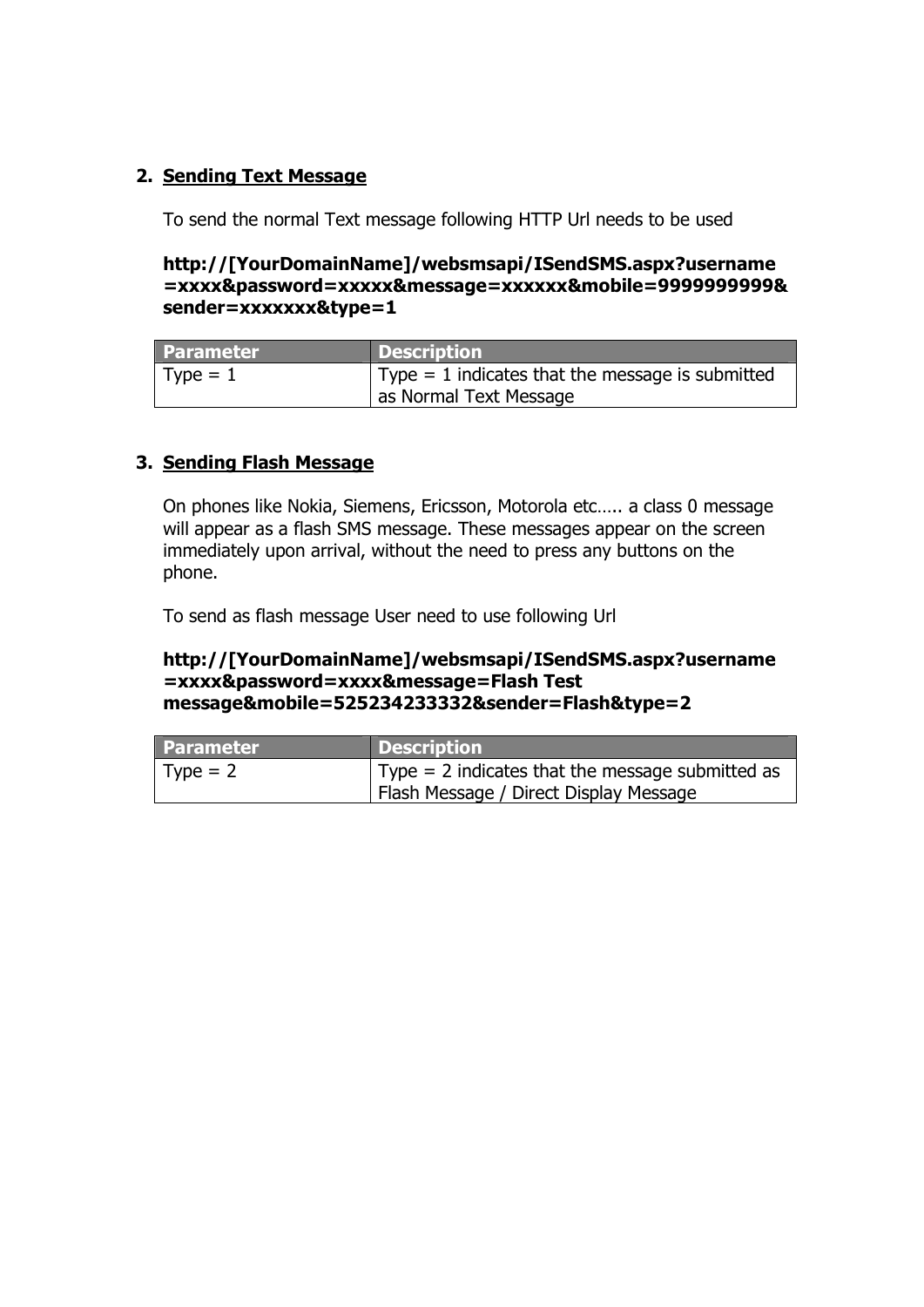# **4. Sending Unicode Message**

Normally Unicode Messages are Arabic and Chinese Message, which are defined by GSM Standards. Unicode messages are nothing but normal text type messages but it has to be submitted in HEX form. To submit Unicode messages following Url to be used

**http://[YourDomainName]/websmsapi/ISendSMS.aspx?username =xxxxx&password=xxxxx&message=062A06450020062A0633062 C064A06440643002006280646062C0627062D00200641064A0020 062E062F0645062900200631063306270626064400200627064406 470627062A06410020062706440646064206270644&mobile=1234 6287233&sender=Unicode&type=3** 

| l Parameter | <b>Description</b>                                       |
|-------------|----------------------------------------------------------|
| Type $=3$   | $\vert$ Type = 3 indicates that the message submitted as |
|             | Unicode Message                                          |

#### **5. Sending Binary Messages**

Binary Messages are normally Ringbones, Operator Logo, WAP Push and Picture Messages which normally contains default header UDH (User Data Header) to submit a binary message user has to use following URL

**http://[YourDomainName]/websmsapi/ISendSMS.aspx?username =xxxx&password=xxxxx&message=0605041581000002D049A828 9C09C0B40AC09C09C09C08C09C09D09D09C09C09C09C08C09C09 D09D09C09C09C09C000&mobile=4479453432&type=5** 

| <b>Parameter</b> | <b>Description</b>                                       |
|------------------|----------------------------------------------------------|
| Type = $5$       | $\vert$ Type = 5 indicates that the message submitted as |
|                  | <b>Binary Message</b>                                    |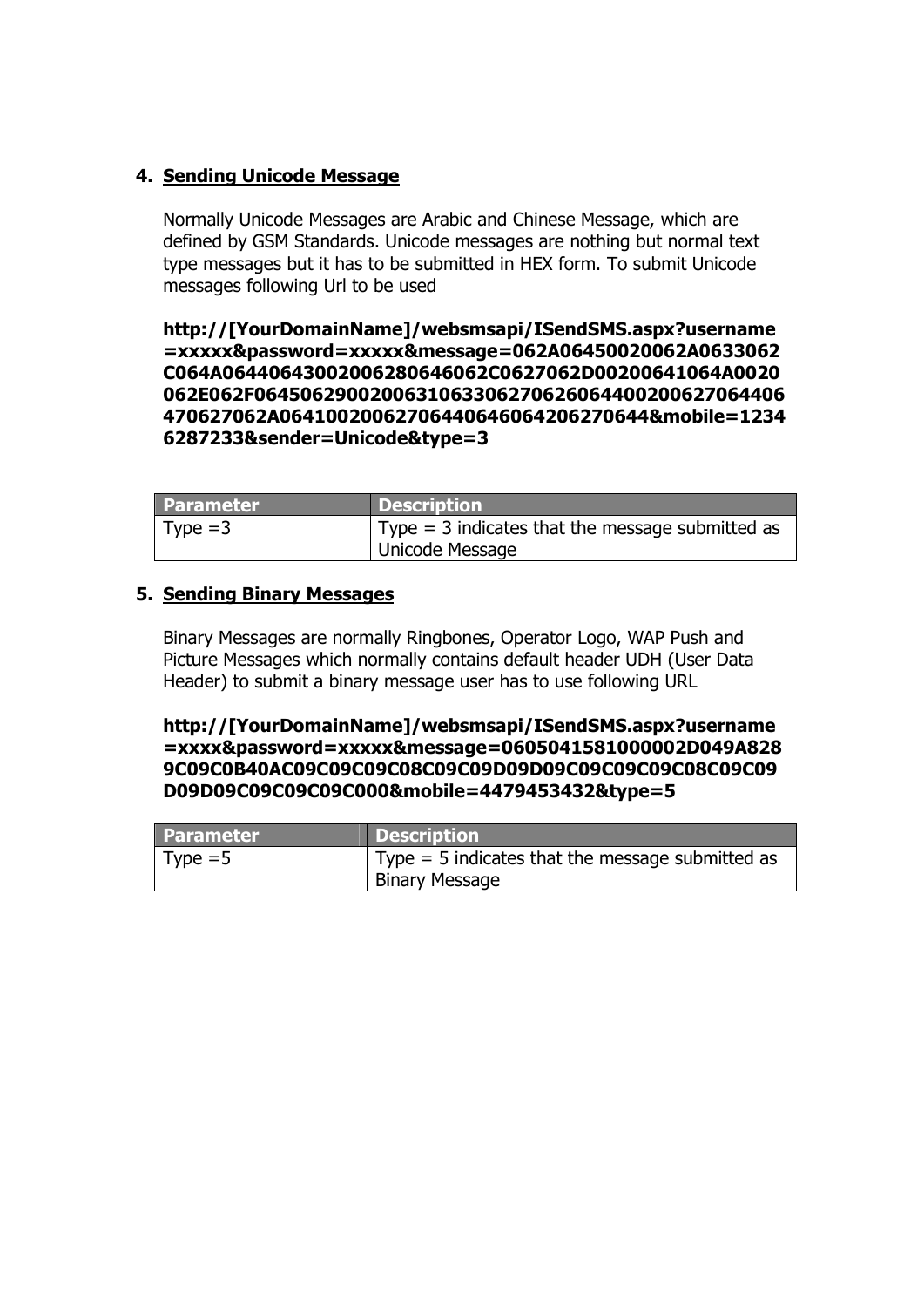## **6. Sending 2D Barcode Messages**

#### **http://[YourDomainName]/websmsapi/ISendSMS2D.aspx?userna me=xxxx&password=xxxxx&message=xxxxxx&mobile=99999999 99&sender=xxxxxxx&MsgType=xxxxxx**

The above Url is the basic HTTP link structure where the details about each parameter is given below

| <b>Parameter</b> | <b>Description</b>                                 |
|------------------|----------------------------------------------------|
| Username         | Username provided to user to connect to our        |
|                  | service                                            |
| Password         | Password to the service                            |
| Message          | The Text Message with the following variable can   |
|                  | be used in the message.                            |
|                  | %barcode% - represent the barcode number.          |
| Mobile           | <b>Destination Mobile Number</b>                   |
| Sender           | Sender ID of the message                           |
|                  | Only Numeric - Maximum length 13 characters        |
|                  | Alphanumeric - Maximum length 11 characters        |
| MsgType          | <b>Messaging Format</b>                            |
|                  | ems = EMS supported phone. Ex. Ericsson            |
|                  | $nokia = Nokia phone$                              |
|                  | $mms =$ Deliver as WAP Push                        |
|                  | textmsg = Deliver as Normal Text SMS               |
|                  | textlink = Deliver text URL                        |
| seqno (Chars 20) | This parameter is to prevent duplicate record sent |
|                  | from your system to our server.                    |
|                  | Fill in a unique sequence ID/Number from your      |
|                  | system, or leave blank to skip this feature.       |
|                  | We only store this seqno for 24 hours to prevent   |
|                  | duplicate record from your system. An error code   |
|                  | response 1718 for duplicate record received.       |

For example the completed URL is:

**http://[YourDomainName]/websmsapi/ISendSMS2D.aspx?userna me=john&password=john&message=My+Barcode+is+ %25barcode%25+&mobile=41325342234&sender=John&msgtype =mms**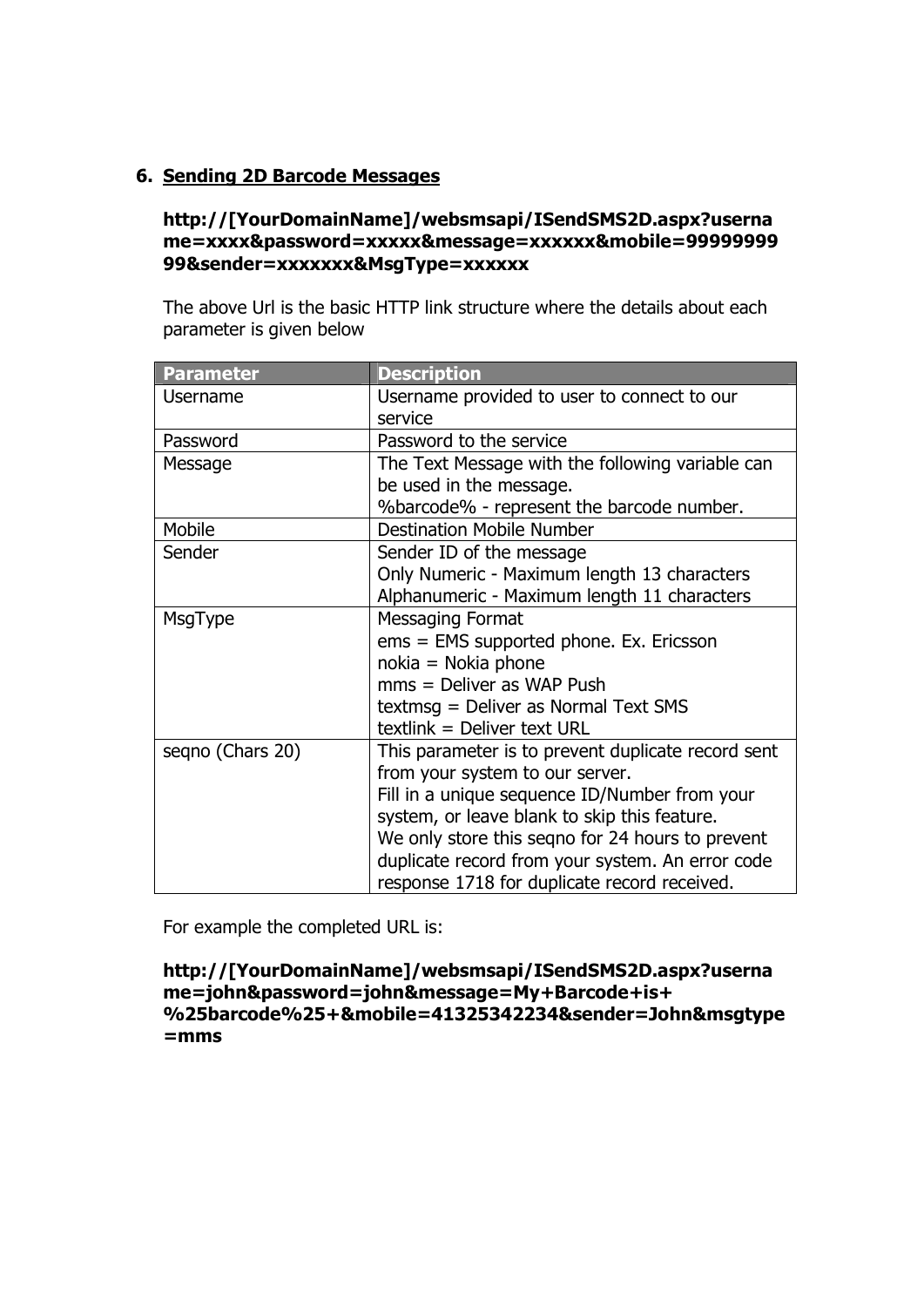# **7. Checking Customer Account Balance**

To check the account details use the following link: **http://[YourDomainName]/websmsapi/creditsLeft.aspx?username =xxxx&password=xxxxx** 

Above link will give the total credit used till date and total remaining

# **8. Transfer Credits to Customer account**

To transfer credits from your account to customer account, use the following link:

| http://[YourDomainName]/websmsapi/transfer.aspx?username=x |
|------------------------------------------------------------|
| xxxx&password=xxxxx&cust=xxxxx&credit=xxxxx                |

| Parameter        | <b>Description</b>                                  |
|------------------|-----------------------------------------------------|
| username         | Username provided to user to connect to our         |
|                  | service                                             |
| password         | Password to the service                             |
| cust             | The username of your customer account               |
| credit           | Total credit to be transferred from your account to |
|                  | customer account.                                   |
| segno (Chars 20) | This parameter is to prevent duplicate record sent  |
|                  | from your system to our server.                     |
|                  | Fill in a unique sequence ID/Number from your       |
|                  | system, or leave blank to skip this feature.        |
|                  | We only store this segno for 24 hours to prevent    |
|                  | duplicate record from your system. An error code    |
|                  | response 1718 for duplicate record received.        |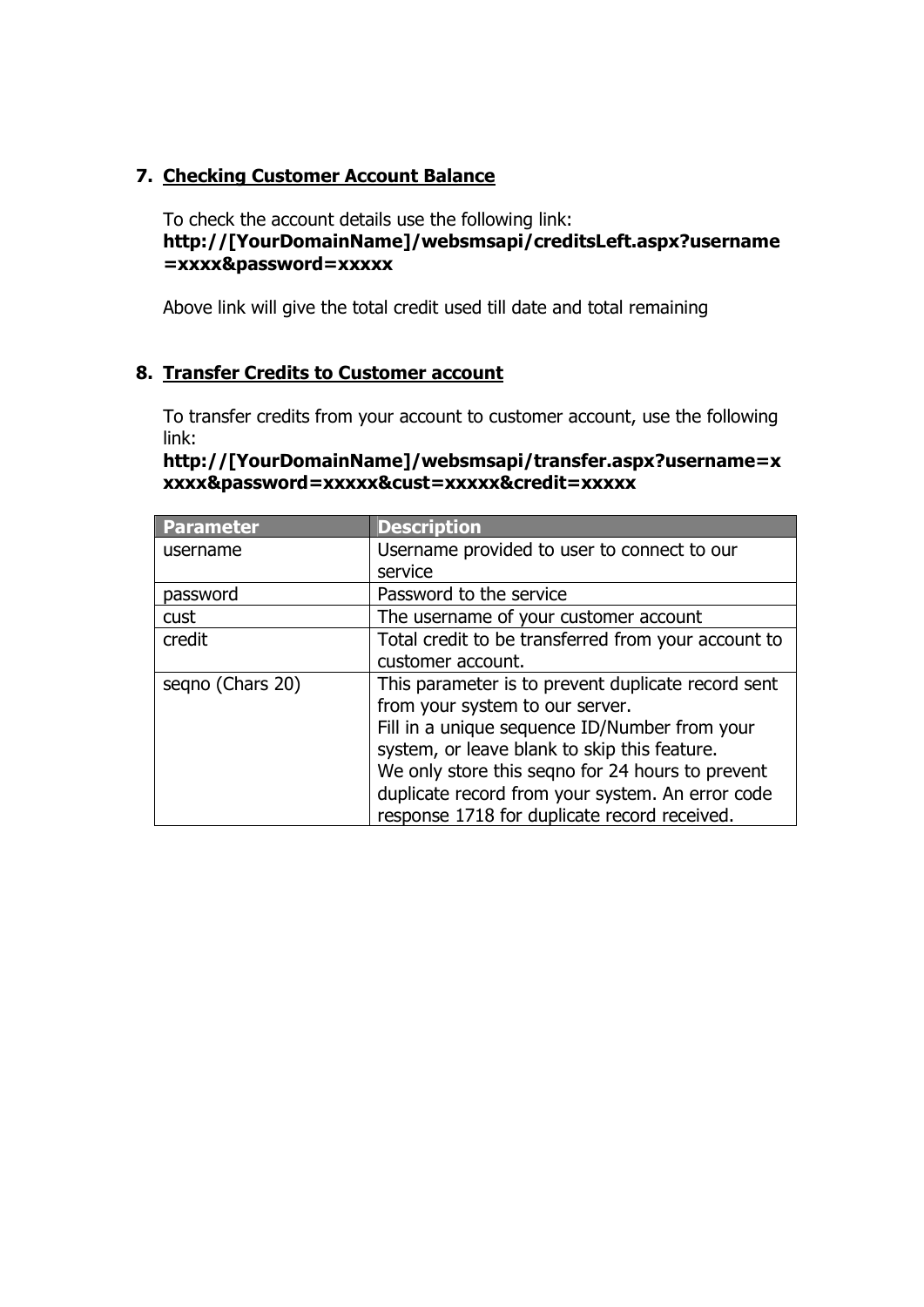# **9. SMS Return Code**

Following is the list of values return by the server on submission of sms

| <b>Return Code</b> | <b>Description</b>                                |
|--------------------|---------------------------------------------------|
| 1701:[MSG ID]      | <b>Message Sent Successfully</b>                  |
| 1702               | Invalid Username/Password                         |
| 1703               | <b>Internal Server Error</b>                      |
| 1704               | <b>Insufficient Credits</b>                       |
| 1705               | <b>Invalid Mobile Number</b>                      |
| 1706               | Invalid Message / Invalid SenderID                |
| 1707               | <b>Transfer Credits Successful</b>                |
| 1708               | Account not existing for Credits Transfer         |
| 1709               | <b>Invalid Credits Value for Credits Transfer</b> |
| 1718               | Duplicate record received                         |

## **10. Delivery Report**

#### **http://[YourDomain]/yourPage.asp?MsgId=xxxxx&Status=x**

Provide us your Web URL, our server will send HTTP GET message to you server with the status of SMS below:

| Status Code | <b>Description</b>        |
|-------------|---------------------------|
| -6          | <b>Deliver Successful</b> |
|             | <b>Deliver Failed</b>     |
|             | Expired                   |
|             | Unknown                   |
| 10          | Rejected                  |